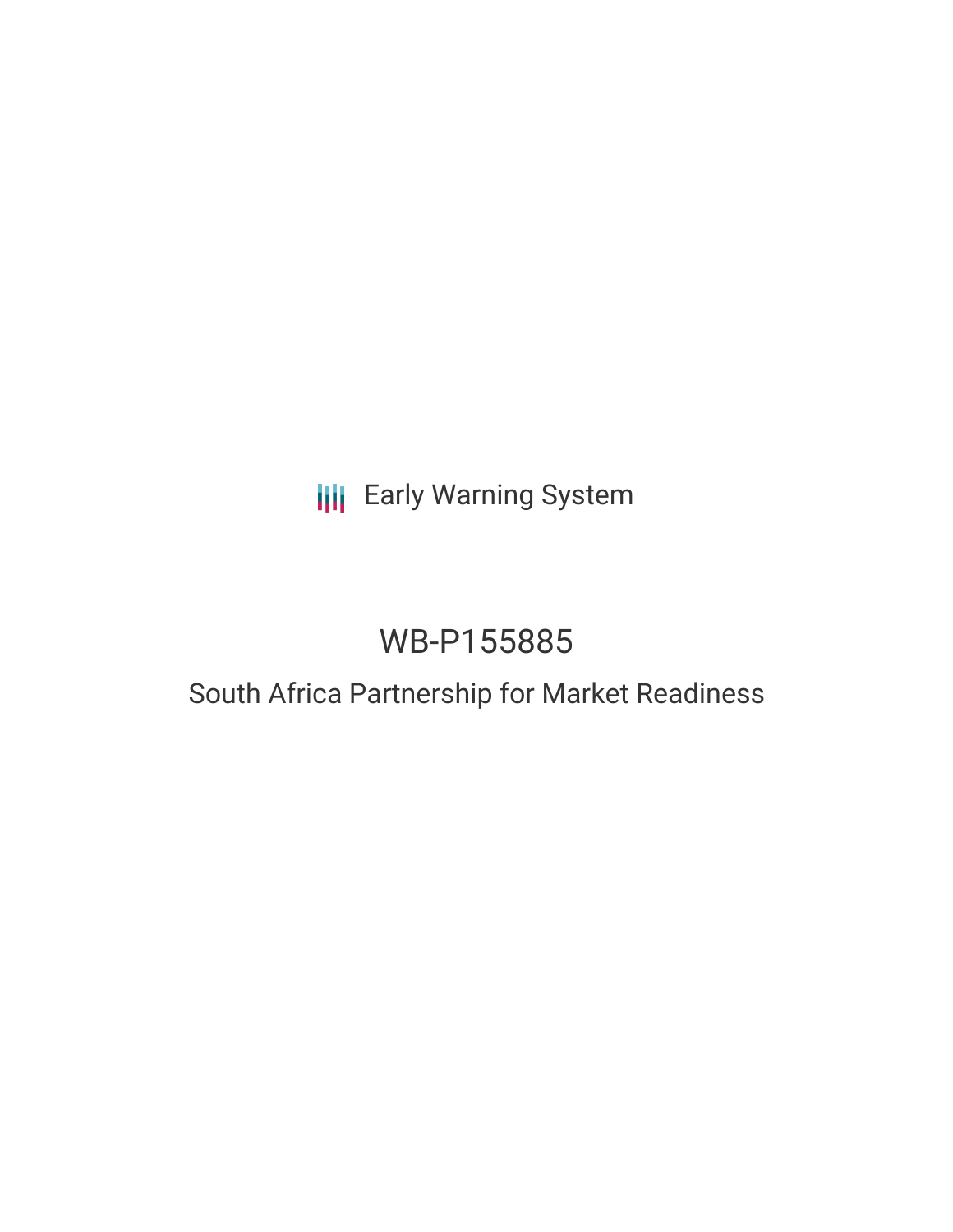

#### **Quick Facts**

| <b>Countries</b>               | South Africa                              |
|--------------------------------|-------------------------------------------|
| <b>Financial Institutions</b>  | World Bank (WB)                           |
| <b>Status</b>                  | Active                                    |
| <b>Bank Risk Rating</b>        | C                                         |
| <b>Voting Date</b>             | 2016-12-21                                |
| <b>Borrower</b>                | Republic of South Africa                  |
| <b>Sectors</b>                 | Law and Government, Technical Cooperation |
| <b>Investment Type(s)</b>      | Grant                                     |
| <b>Investment Amount (USD)</b> | $$5.00$ million                           |
| <b>Project Cost (USD)</b>      | \$7.00 million                            |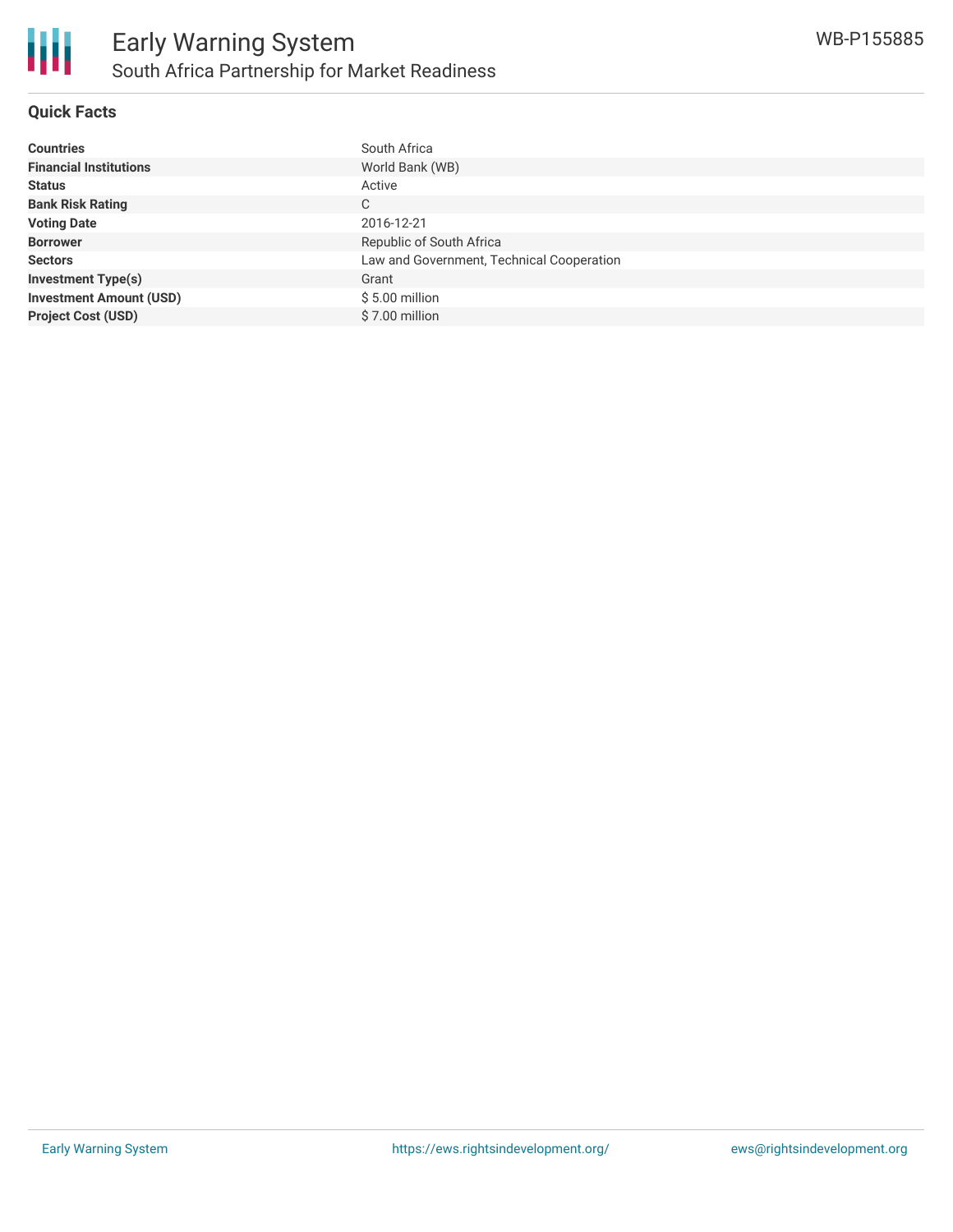

#### **Project Description**

This project finances support to the Government of South Africa for the design, preparation, and implementation of a carbon pricing instrument. This includes four components: i) Supporting the refinement of the design of the carbon tax through analytical work; ii) Strengthening the capacity of the Government to develop and enhance data management and monitoring, reporting, and verification systems; iii) Supporting the design of a carbon offset scheme; and iv) Communication, stakeholder engagement, and project administration support.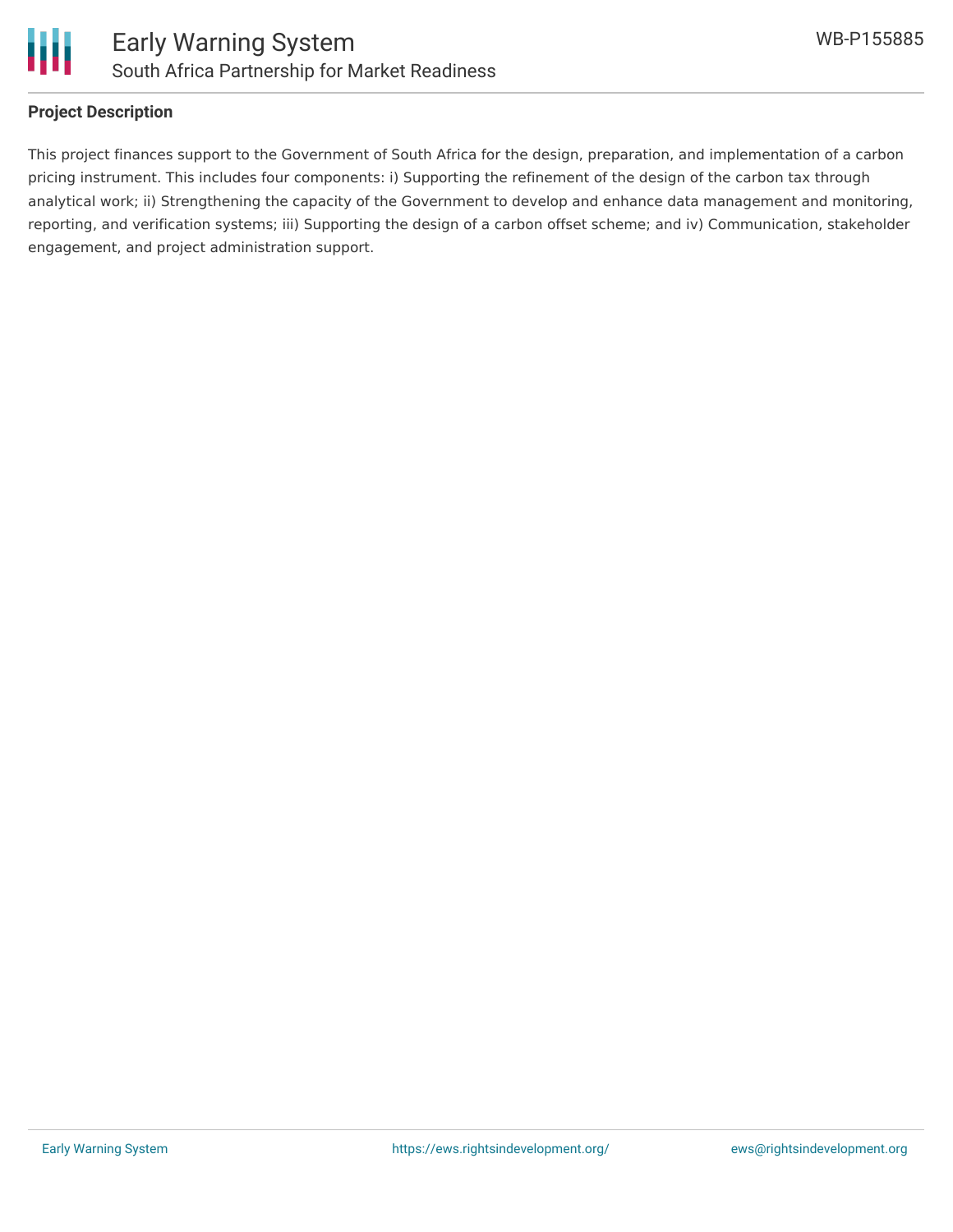

## Early Warning System South Africa Partnership for Market Readiness

#### **Investment Description**

World Bank (WB)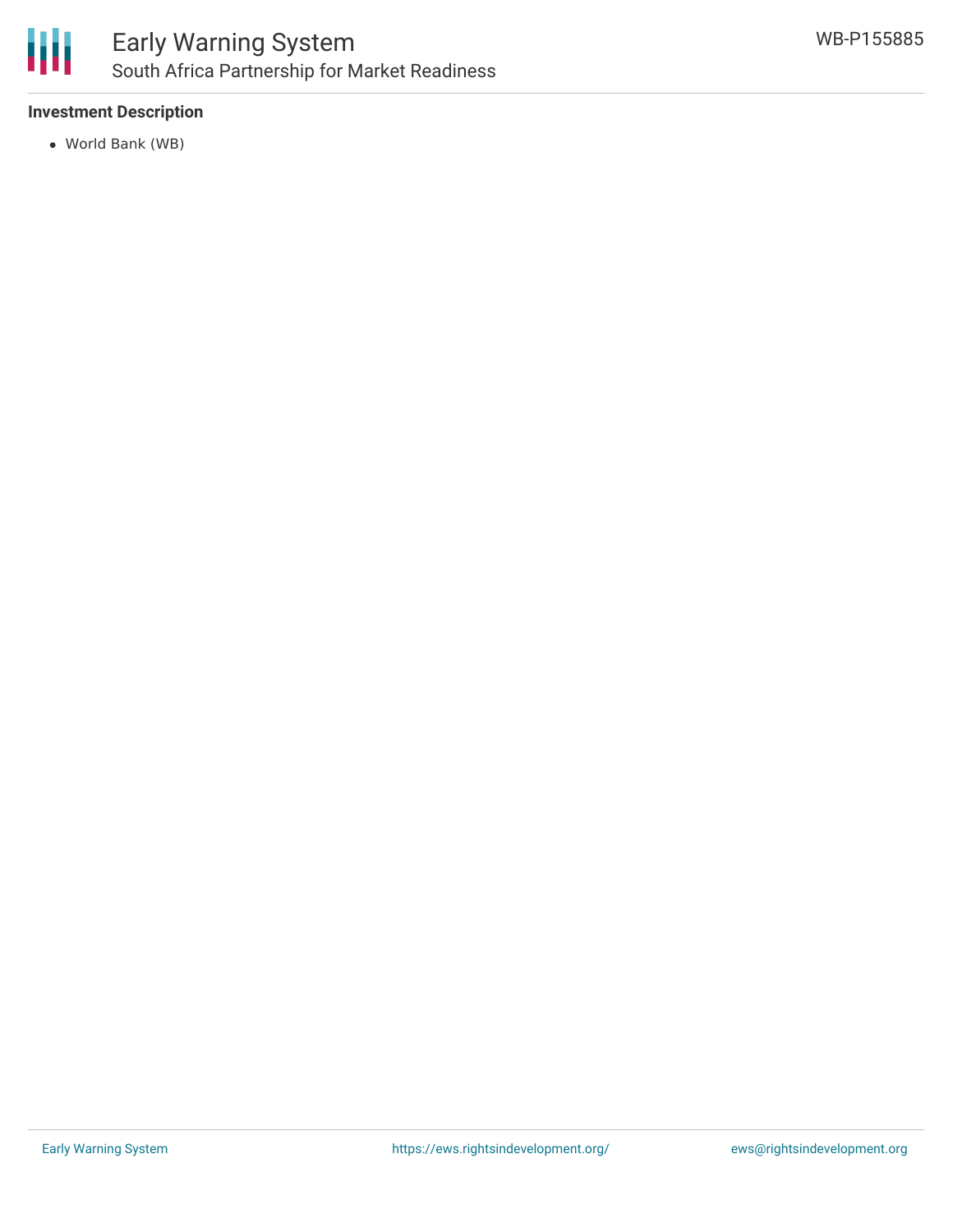

#### **Contact Information**

Borrower/Client/Recipient Name: Republic of South Africa Contact: Pravin Gordhan Title: Minister of Finance Email: Cecil.Morden@treasury.gov.za

Implementing Agencies Name: National Treasury Contact: Cecil Morden Title: Chief Director, Economic Tax Analysis Email: Cecil.Morden@treasury.gov.za

#### ACCOUNTABILITY MECHANISM OF WORLD BANK

The World Bank Inspection Panel is the independent complaint mechanism and fact-finding body for people who believe they are likely to be, or have been, adversely affected by a World Bank-financed project. If you submit a complaint to the Inspection Panel, they may investigate to assess whether the World Bank is following its own policies and procedures for preventing harm to people or the environment. You can contact the Inspection Panel or submit a complaint by emailing ipanel@worldbank.org. You can learn more about the Inspection Panel and how to file a complaint at: http://ewebapps.worldbank.org/apps/ip/Pages/Home.aspx.